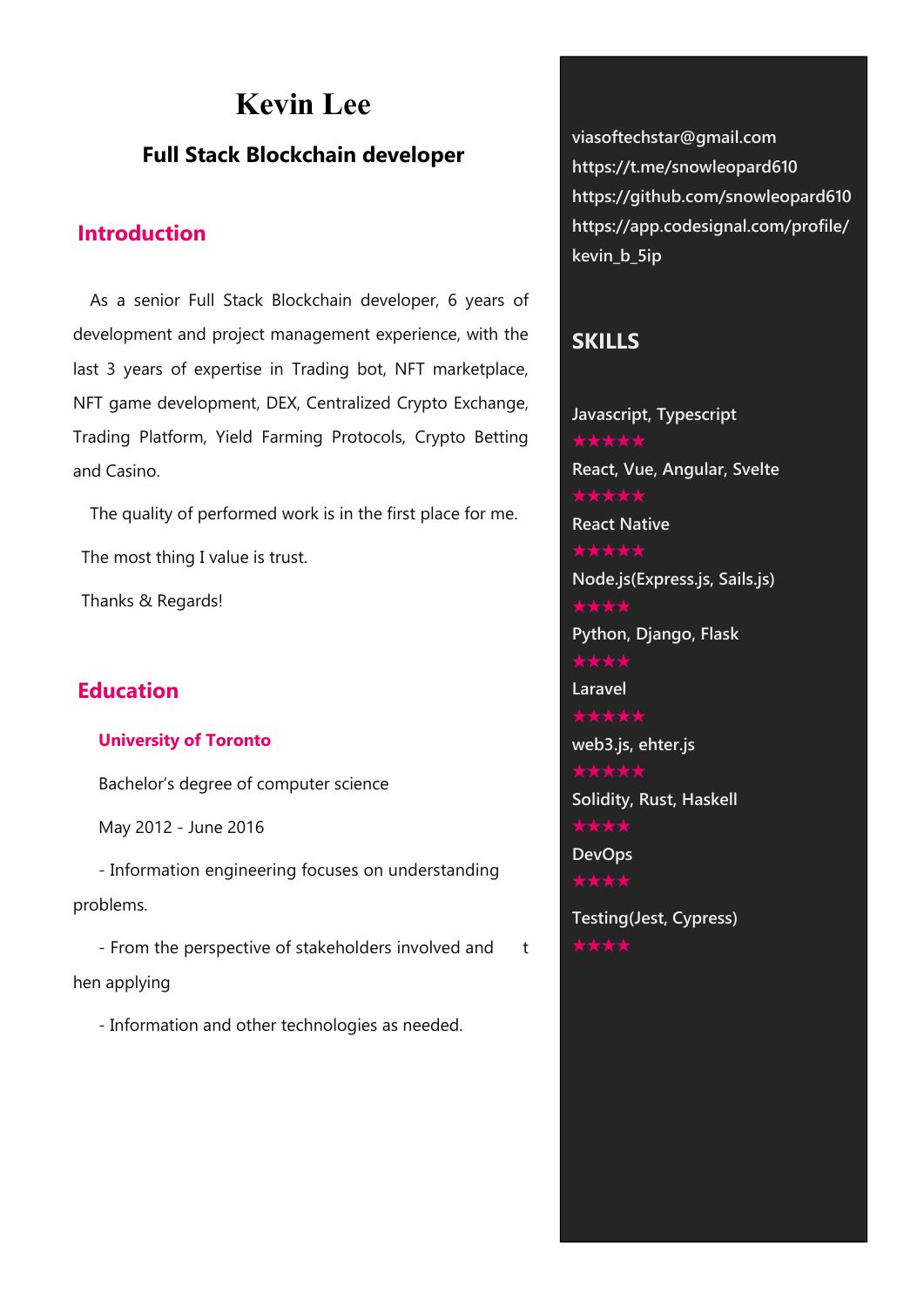## **Work Experience**

### **Blockchain developer**

Sfxdx (Full-time) United State

 $2018.11 - 2021.12$ 

• NFT marketplace with Smart UI and high-end functionalities in Ethereum, Binance, Cardano, Solana, etc.

- NFT Game Development
- DEFI Development.
- Trading bot with strong strategies.
- Advanced Trading Platform.
- Crypto Betting and Casino.
- Yield Farming Protocols.
- P2P/Pool Lending and Borrowing
- ERC20, BEP20, ERC721, ERC1155 Smart Contract

Development

### **Software Developer**

CodeBright (Full-time) United State

 $2017.2 - 2019.1$ 

• Redeveloped existing systems to support custom account management, content, and mobile business verticals.<br>• Successfully integrated cloud services for RIA support and

product fulfillment application, multilingual content services, and a pluggable payment provider architecture for pre authorization credit card payments.

• Optimized SQL queries for the heavy-load parts of the system, which improved website responsiveness and reduced the database costs by 20%.

### **React and Node Developer**

TechGuilds (Part-time) Canada

 $2017.4 - 2018.2$ 

• Developed applications using React while managing the State through Redux and Redux-Forms saving 5+ hours of users' time.

https://thecheetahgang.com/ https://therubberduck.io/ https://overworldlife.com/ https://projectlarix.com/ https://cubdefi.com/

https://trulia.com/

https://thebutchersdaughter.com/

https://play.google.com/store/apps /details?id=com.ea.games.r3\_row/

https://play.google.com/store/apps /details?id=com.dena.a12026418/

https://rockymountainoils.com/ https://portefini.com/